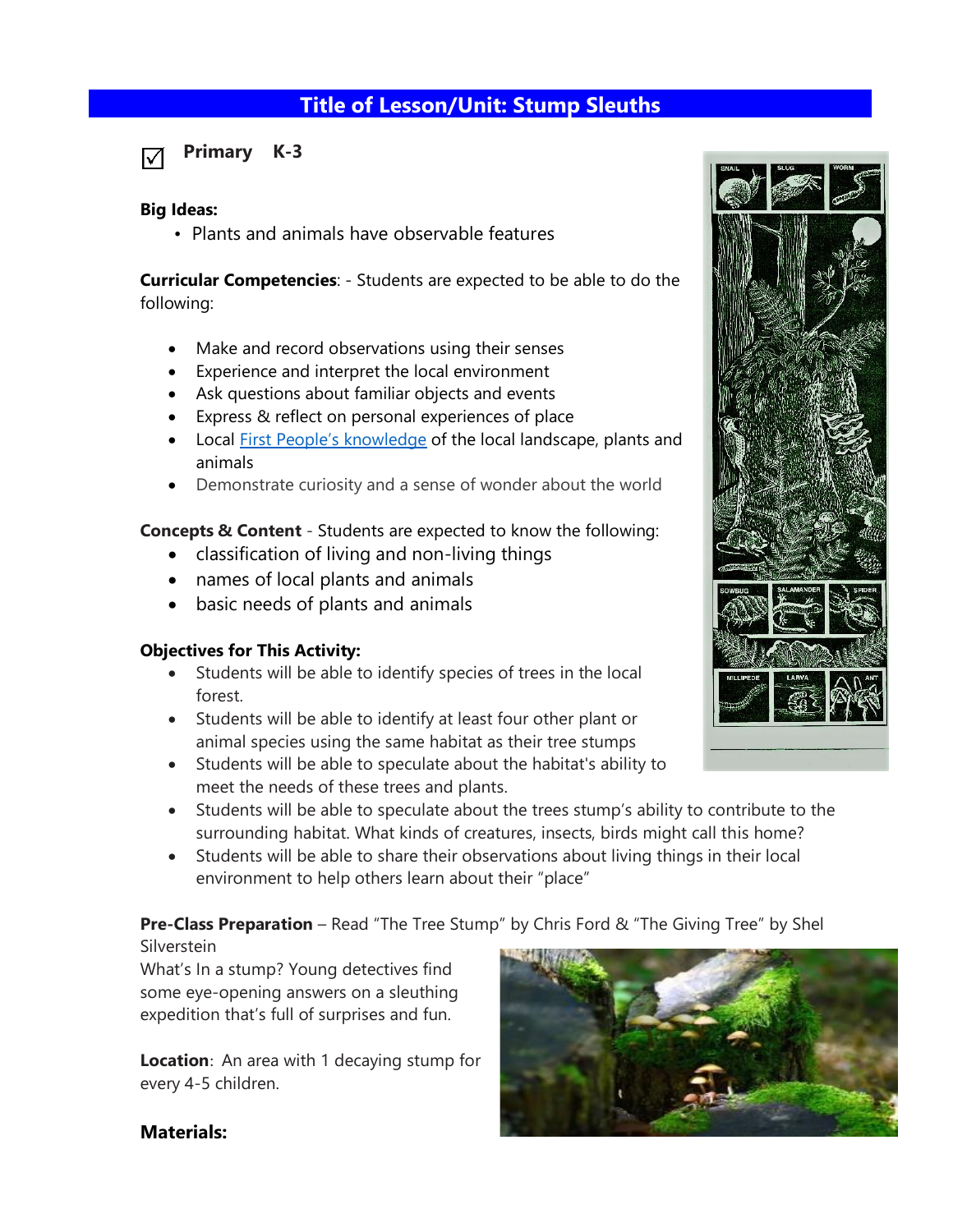- magnifiers
- drawing supplies and journals
- optional: bug boxes (clear magnifying boxes)
- In this activity, children explore a stump and discover that it supports a rich variety of living things.

### **Lesson plan**

- Find a local site with decaying stumps and familiarize yourself with the plants, insects and other living things found in stumps. You might also want to collect field guides to take along for reference and/or use [inaturalist](https://www.inaturalist.org/) to submit photos and get identification electronically.
- When you arrive at the site, divide the children into small groups (4-5 per adult), and ask each group to gather beside a stump.
- Introduce the stump as the remains of a tree that fell or was cut down, and ask the children to take a good look at its size and shape. Have some fun speculating how big the tree might have been, and what might have happened to it. Explain that while the stump is no longer a living tree, it's still a place where many living things can be found. Sometimes, [new trees even grow out of stumps,](https://en.wikipedia.org/wiki/Nurse_log) which help protect them from predators and provide nutrients. These are called "nurse logs".
- Ask the children to pretend they're detectives who have been assigned a challenging investigation to see how many different living things they can find in, on and around the stump. When their investigation is complete, they may be surprised at just how much they've found.

## **Activity:**

As the children search, help them recognize that the stump is a home to living things and so should be disturbed as little as possible. Encourage them to notice that the stump provides food as well as shelter. Help them identify their finds, and record these on a notepad for later discussion.

**Who Lives Here?** The first things the children may discover are seedlings, ferns and mosses, as well as fungi and lichens. Huckleberry bushes grow on the top of many stumps. The sleuths may also spot slugs, snails and salamanders, and when they look carefully under the bark and in cracks and hollows, they'll find crawly creatures such as sowbugs and larvae. Even bears like to tear apart rotten logs and feast on grubs and bugs.



A stump has visitors as well as residents. Encourage the children to look for calling cards — for example, feathers, droppings, woodpecker holes and

half-eaten cones. Have fun talking about which creatures might have left the signs and what they might have been doing when they came to visit.

**Looking Even Closer:** A whole new world will open up when the children take a really close look at their discoveries. Help them use magnifiers to investigate mosses, lichens and fungi. It's also fun to compare how things look with and without magnifiers. Hairy legs and funny shapes will spring into view when insects are carefully placed in bug boxes. Use the plastic containers to temporarily hold slugs, snails and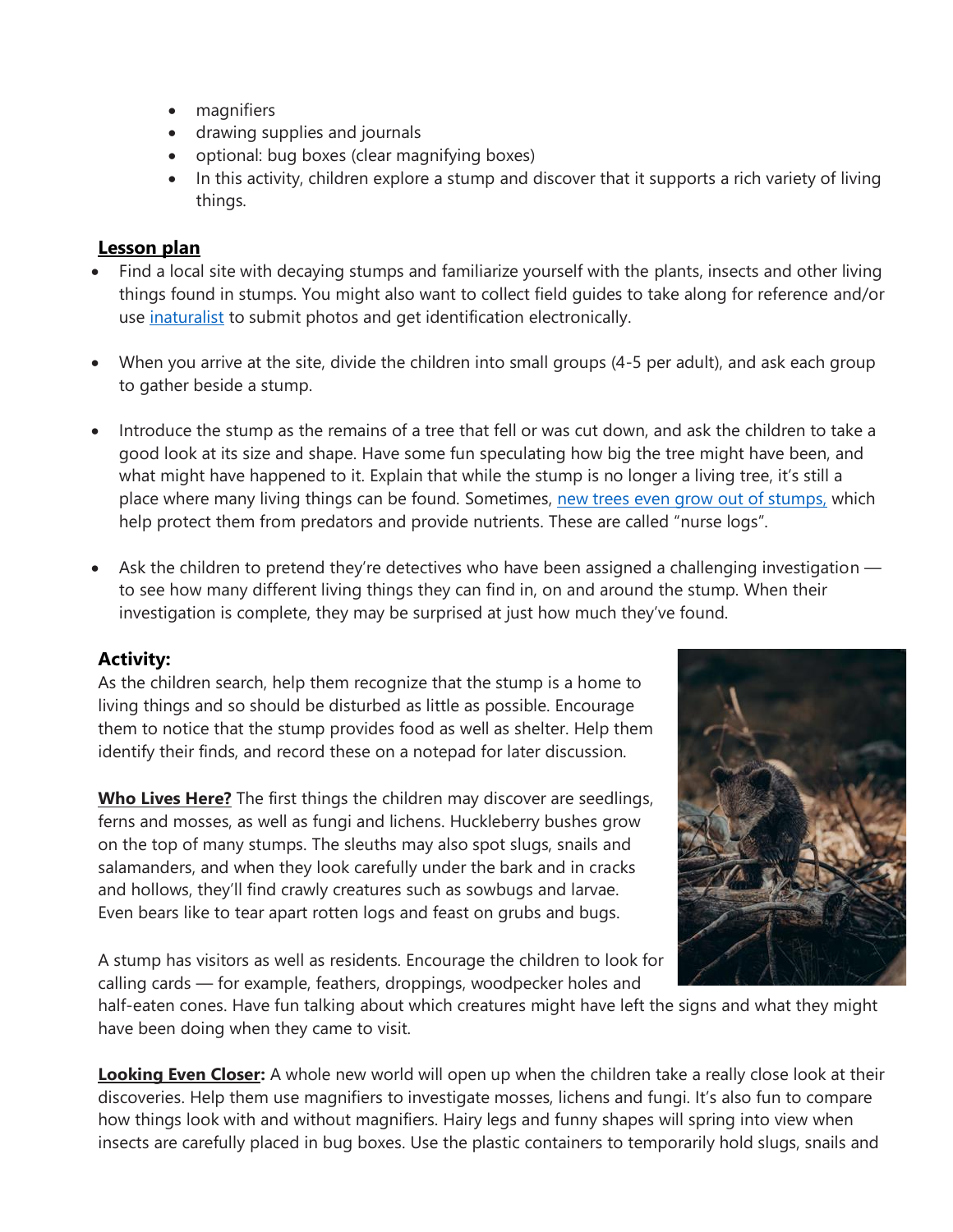other crawlies for up-close investigation. Help the children return these creatures to the exact spot where they found them.

**Detectives' Drawings:** Hand out nature journals for students to draw in. Remind the children that all good detectives keep records of their discoveries, and ask them to make pictures of the living things they liked the most. Help label the drawings.

**Reflect on their Learning:** Ask the children to sit in a circle to discuss their investigations. Read out the list of their discoveries, and ask which ones were a surprise. Talk about the variety of living things found in a stump, and how a stump is a home and food source. With the group, take one last look to make sure all living things have been returned where they were found. Ask the children what they

might tell their friends or families about the stump when they get home. Discuss the importance of protecting our natural environment.

#### **Assessment/Evaluation**

- Compare observations with those of others
- Make simple inferences based on their results and prior knowledge
- Sort and classify data
- Consider environmental consequences of their actions

### **Extensions/ Possible Cross-Curricular Connections**

- BC [Indigenous culture](https://www.google.com/url?sa=t&rct=j&q=&esrc=s&source=web&cd=&ved=2ahUKEwiFxYOkzb_vAhXxoFsKHYqoAEgQFjAJegQIBBAD&url=https%3A%2F%2Fwww.nccih.ca%2Fdocs%2Fhealth%2FBK-FNHA-BC-Growing-Up-Healthy-2019-EN.pdf&usg=AOvVaw3KhOLvhMIcNhJLpfwvOW7T) relies heavily on a close connection with the forest for wellbeing. Connect with local First Peoples and invite an elder or other member to share their stories of your local community and its history with students.
- Physical and Health Education: *Identify and describe practices that promote mental well-being.* Explain how participation in **outdoor activities** supports connections with the community and environment.
- [Art Education:](https://curriculum.gov.bc.ca/curriculum/arts-education/1/core#;) Experience, [document](https://curriculum.gov.bc.ca/curriculum/arts-education/1/core#;) and [share](https://curriculum.gov.bc.ca/curriculum/arts-education/1/core#;) creative works in a variety of ways. Students

create an art display of the various drawings from their observations and share with others. Here's some [artwork from students all across BC,](http://www.landscapesmag.com/common/main.cfm?ind=1&sin=1&ssi=0&sss=1) all ages to celebrate National Forest Week and how important forests are to our environment, landscapes, lifestyles and livelihoods.

## **RESOURCES:**

- "The Tree Stump" by Chris Ford and "The Giving Tree" by Shel Silverstein
- iNaturalist app for flora and wildlife species identification
- [Royal BC Museum](https://learning.royalbcmuseum.bc.ca/pathways/native-plants-south-coast/) for information on traditional plant use



• Bandoni, Robert J. and Adam F. Szczawinski. Guide to Common Mushrooms of British Columbia. B.C. Provincial Museum,